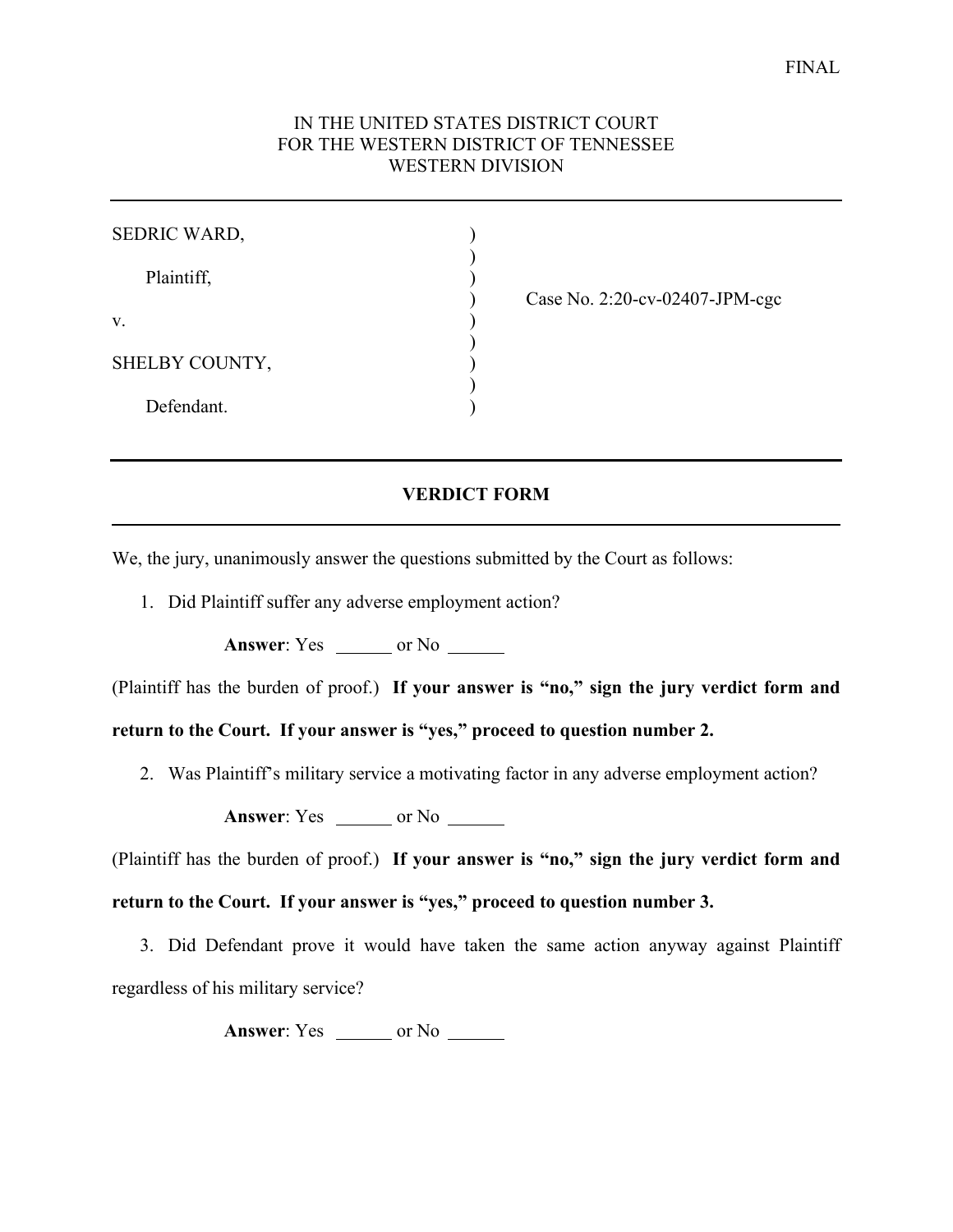(Defendant has the burden of proof.) **If your answer is "yes," sign the jury verdict form and return to the Court. If your answer is "no," proceed to question number 4.**

4. Did Defendant's actions toward Plaintiff rise to the level of a willful USERRA violation as that term is defined in the instructions.?

**Answer**: Yes \_\_\_\_\_\_\_\_ or No \_\_\_\_\_\_

(Plaintiff has the burden of proof.) **Please proceed to question 5 regardless of answer.**

5. Decide the total amount of damages sustained by the Plaintiff, reduced by any amount of damages you find the Plaintiff failed to mitigate. What amount of damages, if any, do you find were sustained by the Plaintiff, Sedric Ward? (Burden of proof is on the Plaintiff.)

## **Damages**:

| Lost wages and benefits:   |  |
|----------------------------|--|
| Minus unmitigated damages: |  |

Total:  $\qquad \qquad$  \$

6. Do you find that the Plaintiff would have earned future compensation (that is, compensation after June 15, 2021) but for Defendant's USERRA violations?

**Answer**: Yes \_\_\_\_\_\_\_\_ or No \_\_\_\_\_\_\_

(Plaintiff has burden of proof.) **If your answer is "yes," please proceed to question 7.**